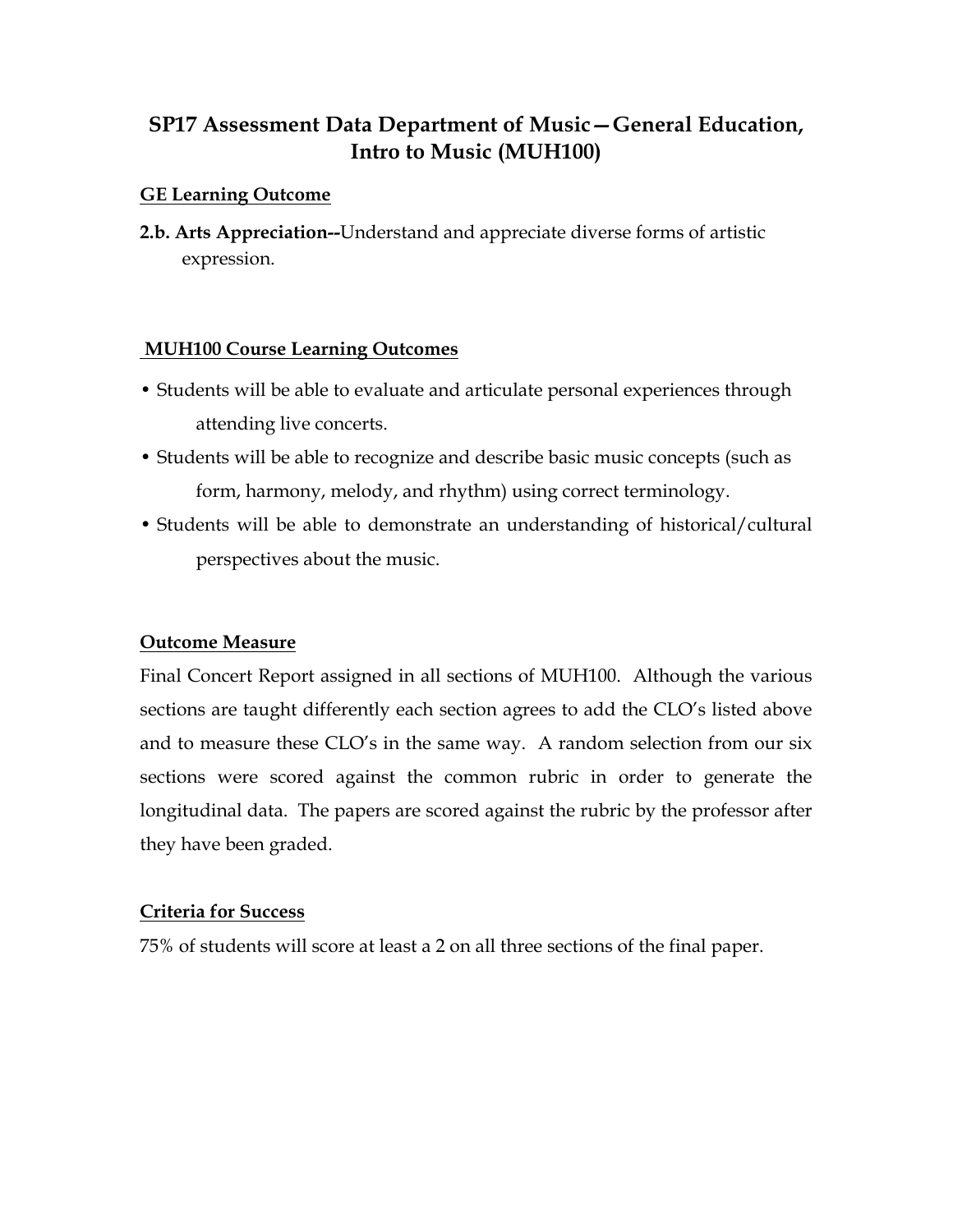## **Longitudinal Data**

|                           | Students will be able to<br>evalu-ate and articulate | Students will be able to<br>recognize and describe basic | Students will be able to de-<br>monstrate an understanding |
|---------------------------|------------------------------------------------------|----------------------------------------------------------|------------------------------------------------------------|
|                           | personal experiences                                 | music concepts (such as form,                            | of historical/cultural                                     |
|                           | through attending live                               | harmony) using correct                                   | perspectives about the music.                              |
|                           | concerts.                                            | terminology.                                             |                                                            |
| SP <sub>16</sub> Averages | $2.42 - 87%$                                         | 1.96-79%                                                 | $1.38 - 50\%$                                              |
| FA16 Averages             | 2.83-98%                                             | $2.34 - 74%$                                             | $1.86 - 52%$                                               |
| SP <sub>17</sub>          |                                                      |                                                          |                                                            |
| Sec 1-Johnson             |                                                      |                                                          |                                                            |
| Sec 2-Pedersen            | $3.0 - 100\%$                                        | $1.92 - 92\%$                                            | $1.42 - 42%$                                               |
| Sec 3-4-Stevens           | $2.57 - 100\%$                                       | $2.0 - 57\%$                                             | $2.29 - 100\%$                                             |
| Sec 5-Tyler               | $3.0 - 100\%$                                        | $2.27 - 75%$                                             | $2.45 - 83%$                                               |
| Sec 6-Tyler               | $2.83 - 100\%$                                       | $2.83 - 100\%$                                           | $2.67 - 100\%$                                             |

## **Conclusions Drawn from Data**

MUH100 is an introduction to Western Art Music course that is taught by six instructors who all approach the course differently. Two years ago, we adopted a shared set of LO's and agreed to assess these LO's with a common paper. Our work highlighted that we do not have a shared vision for what we want to accomplish in the various sections of this course, that student experience with the course varies widely and that student satisfaction is uneven.

We appear to be hitting our mark of "75% of students achieving at least a 2 on all sections of the paper" only in our first category, and in this category, perphaps too easily. The third category requires the use of technical language in order to explain musical experience and is the most difficult for the students. Our instructors have worked on this area and our scores have improved. We provided some help for the instructor who struggled with the rubrics last semester and his scores improved as well. We had one instructor this year who decided to not use the final paper and did not assess his students.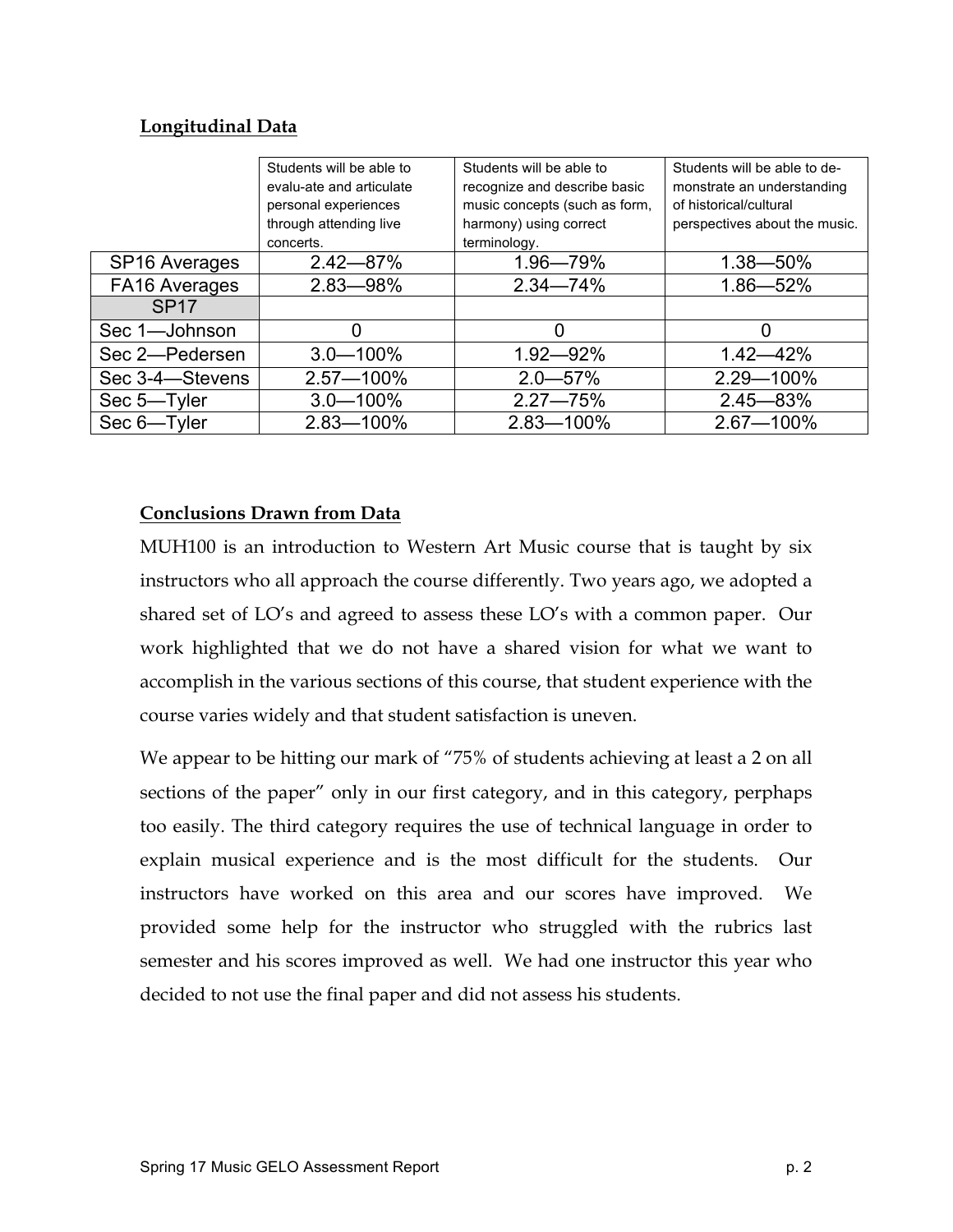## **Changes to be Made Based on Data**

We need to continue the discussion of what we want to accomplish in MUH100 and why we are teaching the course. The goal for these discussions is a shared vision for the course that undergirds the various sections, enforces common standards, upholds academic freedom and celebrates the diversity of teaching styles. We need to continue all instructors to give the assignment in an even manner, stress the importance of the assignment with their students and scaffold technical writing in such a way that students are comfortable by the time the last paper is assigned.

The one instructor who did not assess his students will no longer be teaching this course.

Finally, we seem to be witnessing grade inflation and will run a benchmarking session with our faculty at our first faculty meeting in order to ensure that our scoring is fair and unbiased. The high number of 3's and 100% rating seems to indicate that we are not upholding rigor in this assignment. A set of outside eyes on the papers and their associated rubrics will benefit both the instructors and the students.